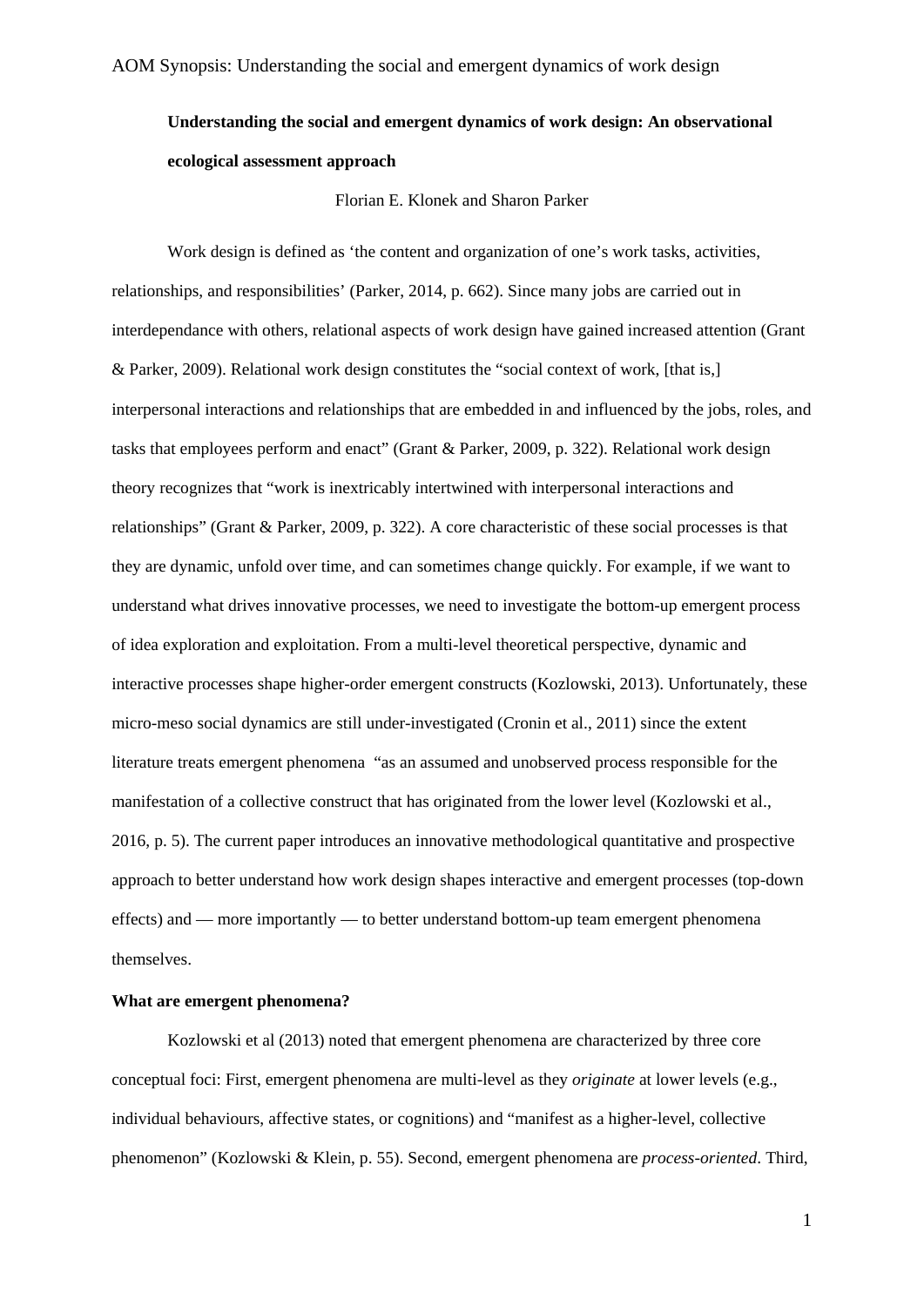### AOM Synopsis: Understanding the social and emergent dynamics of work design

emergent phenomena require *time*. In a similar vein, Cronin et al. (2011, p. 574) defined emergence as "a process where a higher level phenomena comes into existence based on interaction among the lower level elements". Most team processes can be considered as emergent phenomena, for example, team collective behaviours such as cooperation (Bedwell et al., 2012), team interaction patterns (Stachowski et al., 2009), but also team cognitions such as shared team mental models or transactive memory (Kozlowski et al., 2013).

In the conceptualisation of emergence, we built on Kozlowski's (2015) multi-level framework to distinguish between two types of emergence: *Higher-order emergent constructs* versus *bottom-up emergent phenomena*. Using the example of team cognitive emergent phenomena, a shared team mental model is considered emergent when there is a manifestation of a a higher-order collective shared knowledge structure of a team task. However, this emergent construct itself is "created through an *emergence process [i.e., emergent phenomenon]* that begins at the individual level (…) through repeated interactions" (Kozlowski et al., 2013, p. 593). Building on this distinction, Kozlowski et al (2013) criticized that "most 'team processes' are not researched as emergent phenomena" (Kozlowski et al., 2013, p. 591). Given the multi-level nature of emergent phenomena, emergent processes and constructs can be studied in two ways. One is by focusing on the top-down cross-level effects of higher-order team emergent constructs on lower level variables. Another way is to study the bottomup process of the emergent phenomena itself. While the first approach is well established in organisational research, the second approach of studying "emergence as a bottom-up process is largely neglected by quantitative investigators" (Kozlowski et al, 2013, p. 582).

The main reason for this dearth of research on *emergent phenomena* is that the predominant measurement approach of our discipline (i.e., survey-based measures) cannot capture emergent processes (Kozwloski et al., 2013). Survey-based studies of team emergent phenomena have only used *indirect* quantitative approaches to study emergent processes. In indirect quantitative approaches emergent processes are assumed but never directly observed (Kozlowski, 2013). In the current paper, we want to introduce a methodological innovative approach that allows to capture emergent processes directly by using a prospective and quantitative approach.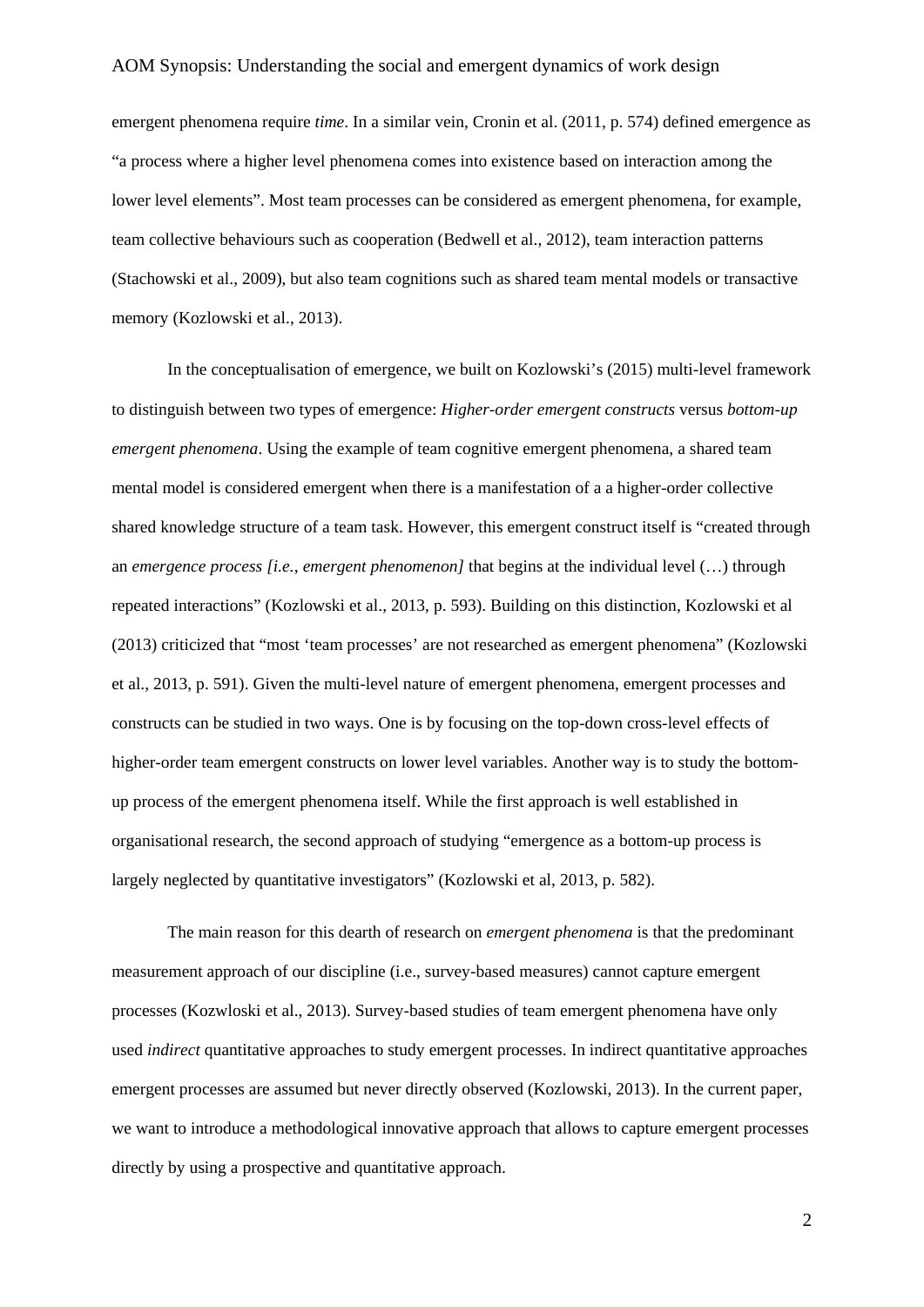#### **Uncovering dynamic processes and emergent phenomena at work**

Ecological momentary assessments (EMA) are organisational research methods that "capture momentary behaviours and psychological states in context, and they track those behaviours and states over time" (Beal & Weiss, 2003, p. 440). EMA has gained increased attention in OB research (e.g., Ohly, Sonnentag, Niessen, & Zapf, 2010; Uy, Foo, & Aguinis, 2010) as it allows dynamic measurements, enhance ecological validity, examine psychological processes over time, and mitigates retrospective biases (Beal & Weiss, 2003). The vast majority of EMA research has focused on withinperson variations of psychological constructs or studied cross-level interactions between stable between-person characteristics (e.g., personality) and more variable within-person variables (e.g., daily demands) on health- and/or work-related outcomes (e.g., daily stress or daily performance).

However, EMA approaches are also well suited to study emergent team processes, that is, to understand how interactive, temporally dynamic lower-level individual behaviours or cognitions manifest as higher-order emergent constructs. Furthermore, the "traditional" EMA approach relies on surveys. This constitutes a major problem for studying team emergent phenomena at work since social processes are often fast and cannot be interrupted, that is, participants cannot be repeatedly asked during social interactions to report their behaviors. In essence, survey approaches "are obtrusive, entail a variety of response biases, are potentially distorted by more frequent assessments, and are not necessarily accurate" (Kozlowski, p. 278). To overcome the inherent limitations of survey-based EMA approaches, we propose the use of observation-based EMA which enable to investigate dynamic processes unobtrusively, continuously, prospectively, and from a micro-perspective. Since the use of observational methods is often associated as a qualitative approach (e.g., action research, Kozlowski et al., 2013), the analytical possibilities and methodological advantages of observational research are often underestimated. However, we introduce observational methods as a special case of EMA methods. This approach combines the strength of traditional EMA methods (e.g., Beal & Weiss, 2003) but does not entail the aforementioned limitations of survey-based methods.

We have developed a customisable, multi-function mobile application that allows to capture dynamic interactive emergent processes in organisations using systematic observational time-stamped data and higher level team constructs.

3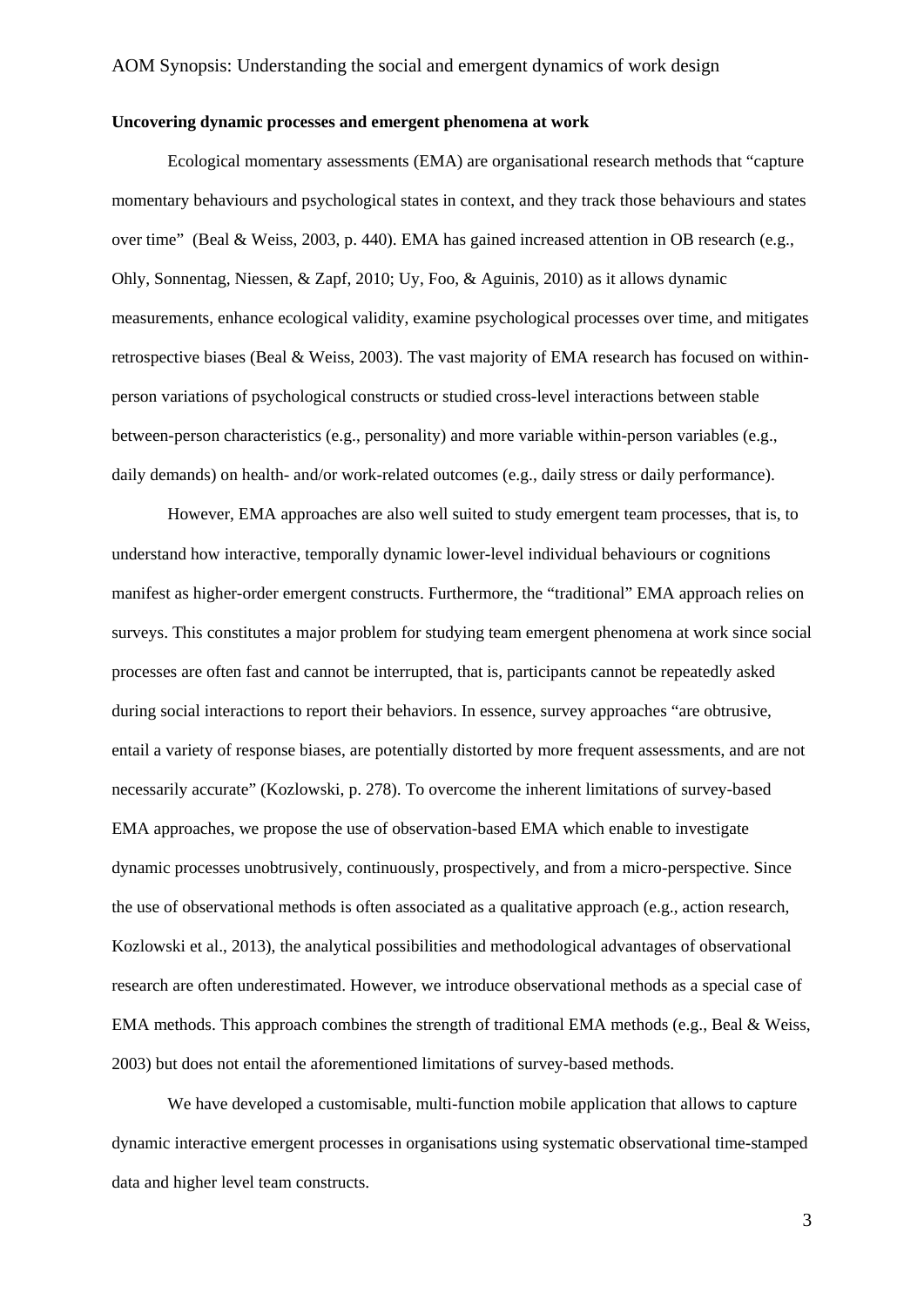*Bottom-up Emergent Processes (Lower Level Unit):* The application has a customised digital coding scheme which allows to define behavioural process measures. For illustrative purposes, we implemented a behavioural process measure of ambidexterity (Jorgenson et al., 2017; Rosing, Frese, & Bausch, 2011; Figure 1). Data can be collected by an external observer using a handheld device (e.g. tablet) to record behaviours as they unfold over time.

*Contextual, Cumulative, and Emergent Constructs (Higher Level Unit).* Based on distinctions from multi-level theory (Cronin et al., 2011; Kozwloski & Klein, 2000), higher-level team measures are either *contextual/global variables* (i.e., group properties that are easily observable characteristics of the team and have no lower level underpinning, e.g., team function, reward, or work design characteristics), *cumulative variables* (i.e., collection of individual properties that are fixed or very stable, e.g., gender composition), and *emergent team variables* (shared perceptions of behaviours, cognitions, and affective reactions). While contextual and cumulative variables can be assessed by an external observer, emergent team-level variables can be assessed by the members of the team being observed (e.g., after the observation) in two ways: First, via using single holistic measures (cf., Costa, Passos, & Bakker, 2014). This approach does not require aggregation of individual responses and may be suitable in applied field research. Second, observers can give team members access to an external survey (using a QR code) that links team member perceptions to observable lower level behaviours.

We provide examples of the data structure based on the systematic quantitative observations of team processes using the app. For our example on team ambidexterity, we have three levels of data. The first level is the coded timed-behavioural event data, which include occurrences of coded behaviours nested in individuals. The second level consists of between-level data, that is, which participant in a team exhibited the behaviour. The third level are the higher-order team-level variables (contextual, cumulative, or shared constructs). We present analytical procedures that allow to test cross-level moderation between team-level constructs (e.g., team work design) and lower-level variables (e.g., individual behaviours) and ways to advance our understanding of how team emergent processes (e.g., self-enhancing exploration cycles) may manifest into team emergent constructs (e.g., shared team ambidexterity).

4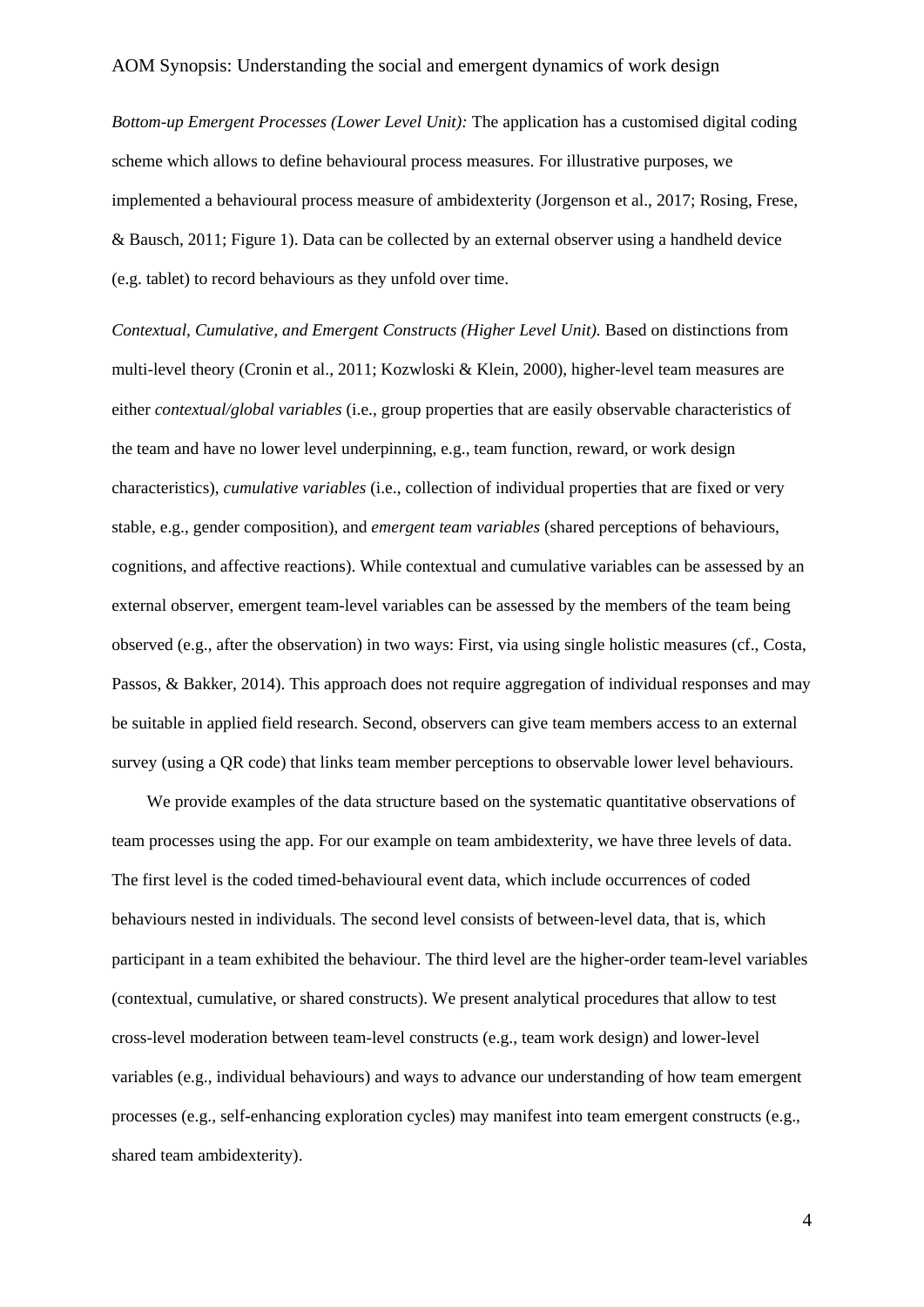## AOM Synopsis: Understanding the social and emergent dynamics of work design

Research on team process dynamics is increasingly interested in team emergent phenomena that unfold on multiple levels of analysis and involve a micro-meso perspective. While extant literature has studied cross-level effects of team emergent constructs, the bottom-up processes of emergence are only poorly understood. The current study introduced an innovative measurement approach that combines EMA with systematic observational measures. This approach solves methodological problems in studying emergent phenomena quantitatively and prospectively. Using this approach, we will advance relational aspect of work design theory building on micro-meso multilevel theory in teams.



**Figure 1: Measuring the process and social dynamics in a three-member team during** 

**the discussion of business ideas**